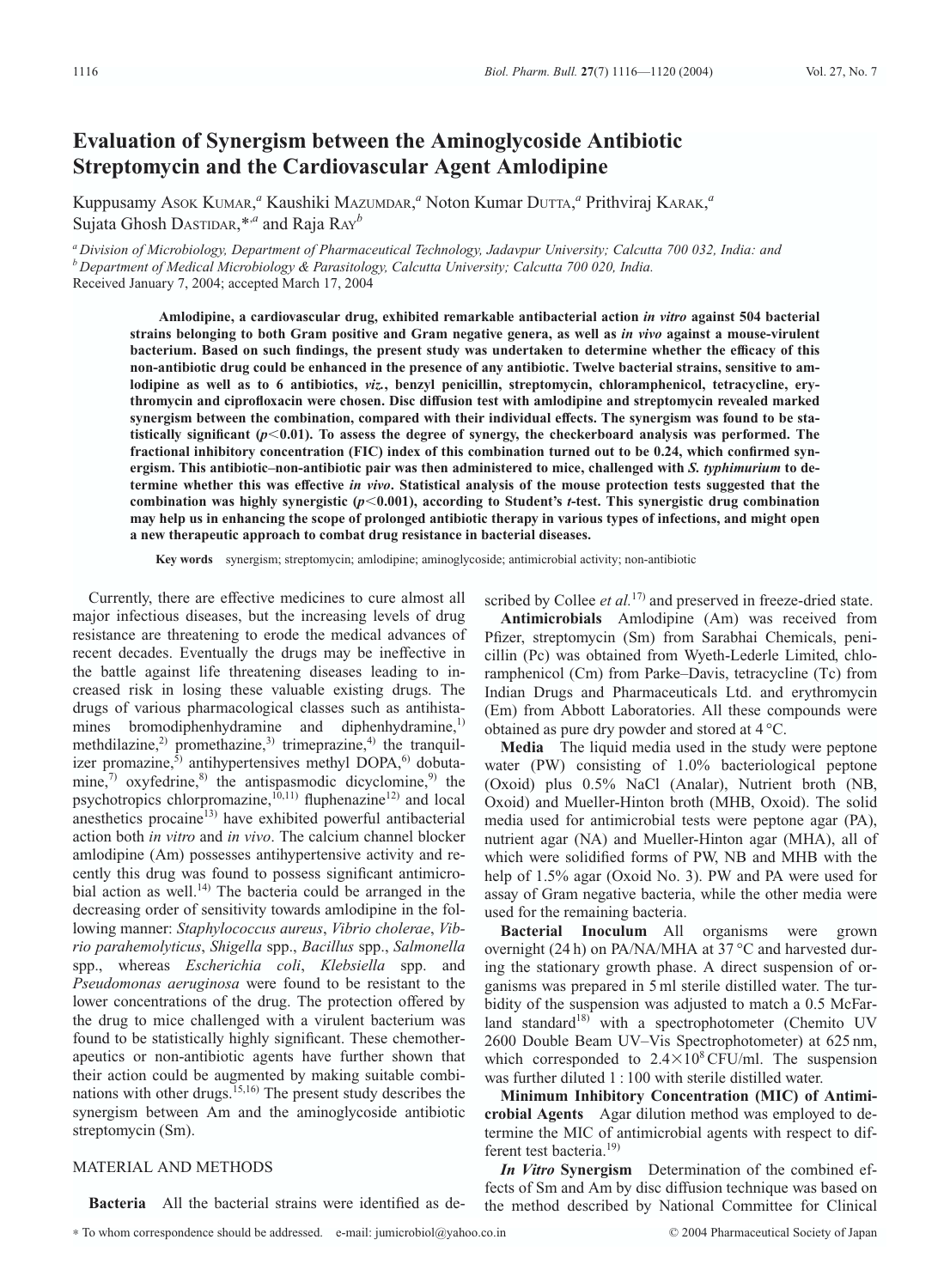Laboratory Standards (NCCLS).<sup>20)</sup> Sterile filter paper discs (7.25 mm, Whatman No. 1) containing  $5 \mu$ g and 200  $\mu$ g of Sm and Am, respectively, were prepared according to Cruickshank.21) The sensitive bacteria were grown in liquid media for 18 h and used to flood on appropriate solid media in triplicate. The plates were then dried at  $37^{\circ}$ C for 45 min. Individual inhibitory effects of Sm and Am were determined first, incubation was for 18 h at  $37^{\circ}$ C, the zones of inhibition around each disc were measured in 3 different directions and mean diameters were recorded. For determination of combined effects of Sm and Am, the drug discs were placed on flooded agar plates in such a manner that the inhibitory circles would just touch each other tangentially. In this way, the diameters of inhibition zones produced due to individual and mutual effects on the same plate were recorded. The increase in surface area  $(\pi r^2)$ , if any, due to a combination of effects was statistically evaluated by the  $\chi^2$  test for its level of significance. The occurrence of mutual influence/interference when the drugs were used in combination was assessed as follows: (i) indifference, when both the tangential circles of inhibition remained unaffected; (ii) antagonism, when the circles of inhibition receded and assumed kidney shape; (iii) synergism, in which there was enlargement of circles.

**Checkerboard Procedure** Synergy testing was performed for 12 strains by the checkerboard method in microtiter trays with MHB.<sup>22)</sup> Streptomycin was tested at concentrations of 0.15 to 5.0  $\mu$ g/ml, and amlodipine was tested at concentrations of 6.25 to 200  $\mu$ g/ml. The trays were prepared with a 96-channel dispenser and stored at  $-70$  °C until use. Sm was dispensed alone in the first row, and Am was dispensed in the first column. An inoculum of 0.5 McFarland standard was applied using multipoint inoculator. The trays were incubated aerobically overnight (standard quality control strains were included in each run).

**End Point Determination** The MIC was read as the lowest concentration of antimicrobial agents showing no visible growth or only a faint haze. MICs were determined for each agent individually and in combination.

**Data Analysis** Synergy was determined by calculating the fractional inhibitory concentration (FIC) index<sup>22)</sup> as follows: FIC index=FIC<sub>A</sub>+FIC<sub>B</sub>=[A]/MIC<sub>A</sub>+[B]/MIC<sub>B</sub>, where [A] is the concentration of drug A for the organism,  $FIC<sub>A</sub>$  is the FIC of drug A, and [B],  $MIC<sub>B</sub>$ , and  $FIC<sub>B</sub>$  are defined in the same fashion for drug B. Results for synergy testing were defined according to guidelines established by the American Society for Microbiology<sup>23)</sup> so that a given FIC index was interpreted as follows:  $<$  0.5, synergy; 0.5 to 0.75, partial synergy; 0.76 to 1.0, additive effect;  $>1.0$  to 4.0, indifference; and  $>4.0$ , antagonism. Chi-square analysis was performed to determine differing rates of synergy between the drugs.

*In Vivo* **Tests**15) Swiss albino mice maintained in our animal house were used in this study, and *Salmonella typhimurium* NCTC 74 was the test bacterium as it was naturally virulent to mice. The median lethal dose  $(MLD/LD<sub>50</sub>)$ of the strain (after repeated passage through mice) was determined by using graded challenges in batches of mice and recording the mortality upto 100 h. The  $LD_{50}$  was not affected by freeze-drying and reconstitution. Reproducibility of the challenge dose was ensured by standardizing its optical density at 640 nm in a colorimeter to obtain the desired CFU on NA. The drug Am was administered at  $1.5 \mu g/g$  of a mouse weighing approximately 20 g and the antibiotic Sm at  $3 \mu g/g$  body weight (being calculated on the basis of standard available pharmacological data). $^{24)}$  These were injected i.p. as 0.1 ml sterile solution containing 30  $\mu$ g of Am or 60  $\mu$ g of Sm into each mouse, 3 h before the LD<sub>50</sub> challenge of *S. typhimurium* 74. The animals serving as control was given 0.5 ml sterile saline in place of the drugs. In the experiment where the *in vivo* combinations of effects of Am and Sm were determined, 20 mice were divided into 4 groups of 5 mice in each. The first group received only  $30 \mu g$  of Am per mouse, second group was given 60  $\mu$ g of Sm, the third had received 30  $\mu$ g of Am plus 60  $\mu$ g of Sm, while saline only was given to animals in the fourth group. All mice were autopsied 18 h after the challenge, their livers and spleens were removed, homogenised under sterile conditions and preserved at  $-20$  °C for total CFU determination; 0.2—0.4 ml of heart blood was collected from each mouse for the determination of viable counts.

## RESULTS AND DISCUSSION

Of the 12 test organisms, 6 were Gram positive and 6 were Gram negative, being selected from a larger series on the basis of their sensitivity to Am and the antibiotics. The MICs of Pc, Cf, Cm, Sm and Tc ranged between  $2-25 \mu g/ml$  with respect to all the test bacteria, while for Em, the MIC were from  $2$ —100  $\mu$ g/ml. However, the MIC of Am ranged from  $10$ —50  $\mu$ g/ml (Table 1). Preliminary observation on effects of combination of antibiotics and the non-antibiotic Am by disc diffusion technique revealed synergism of Am with respect to Pc, Cf, Cm and Sm. Indifference was observed between Em and Am while, in case of Tc antagonism was clearly indicated. However, best synergism was noticed between Sm and Am.

The data presented in Table 2 reveals that when Sm  $(5 \mu g)$ and Am  $(200 \,\mu$ g) discs were placed individually on a young culture lawn of *S. aureus* NCTC 8530, the average zones of inhibition were 14.2 and 24.8 mm respectively, which increased to 17.4 and 29.8 mm respectively when the discs were placed for combined effects. Similarly, *Sh. dysenteriae* 7 NCTC 519/66 singly produced inhibition zones of 15.0 mm due to Sm and 21.1 mm against Am, which were enlarged to

Table 1. Determination of the MIC of Various Antibiotics and Chemotherapeutic Agents against Am-Sensitive Bacteria

| Bacterial strains             |                | MICs of various antibiotics and<br>amlodipine in $\mu$ g/ml |                             |                |                |                |      |  |
|-------------------------------|----------------|-------------------------------------------------------------|-----------------------------|----------------|----------------|----------------|------|--|
|                               | Pc             |                                                             | $Cf$ $Cm$ $Sm$ $Em$         |                |                | Tc.            | – Am |  |
| S. aureus NCTC 8530           | 2              | $\mathfrak{D}$                                              | 25                          | 2              | $\mathfrak{D}$ | $\mathcal{L}$  | 10   |  |
| S. aureus NCTC 8532           | $\overline{c}$ | $\overline{c}$                                              | 5                           | 5              | 2              | 5              | 10   |  |
| S. aureus ML 123              | 5              | 2                                                           | 10                          | 5              | 5              | 5              | 25   |  |
| S. aureus ML 324              | 5              | $\overline{c}$                                              | 10                          | 10             | 5              | 5              | 25   |  |
| B. pumilus NCTC 8241          | 2              | 2                                                           | 2                           | 2              | $\overline{2}$ | $\overline{c}$ | 50   |  |
| B. licheniformis NCTC 10341   | $\overline{c}$ | $\overline{c}$                                              | $\overline{2}$              | 2              | $\mathfrak{D}$ | $\overline{c}$ | 50   |  |
| S. typhimurium NCTC 74        | $\overline{c}$ | $\overline{c}$                                              | $\overline{c}$              | $\overline{c}$ | 100            | $\overline{c}$ | 50   |  |
| Sh. dysenteriae 7 NCTC 519/66 | $\mathfrak{D}$ | $\overline{c}$                                              | $\overline{\phantom{0}}$    | $\mathfrak{D}$ | 5              | 2              | 50   |  |
| Sh. boydii 8 NCTC 254/66      | $\mathfrak{D}$ | 5                                                           | 25                          | 10             | 100            | $\mathfrak{D}$ | 25   |  |
| V. cholerae 865               | 2              | $\overline{c}$                                              | $\mathcal{D}_{\mathcal{L}}$ | $\mathfrak{D}$ | 2              | $\mathfrak{D}$ | 25   |  |
| V. cholerae ATCC 14033        | $\mathfrak{D}$ | 2                                                           | 2                           | 2              | 2              | $\overline{c}$ | 25   |  |
| V. cholerae ATCC 14035        | 2              | $\mathfrak{D}$                                              | $\mathfrak{D}$              | $\mathfrak{D}$ | $\mathfrak{D}$ | $\mathfrak{D}$ | 25   |  |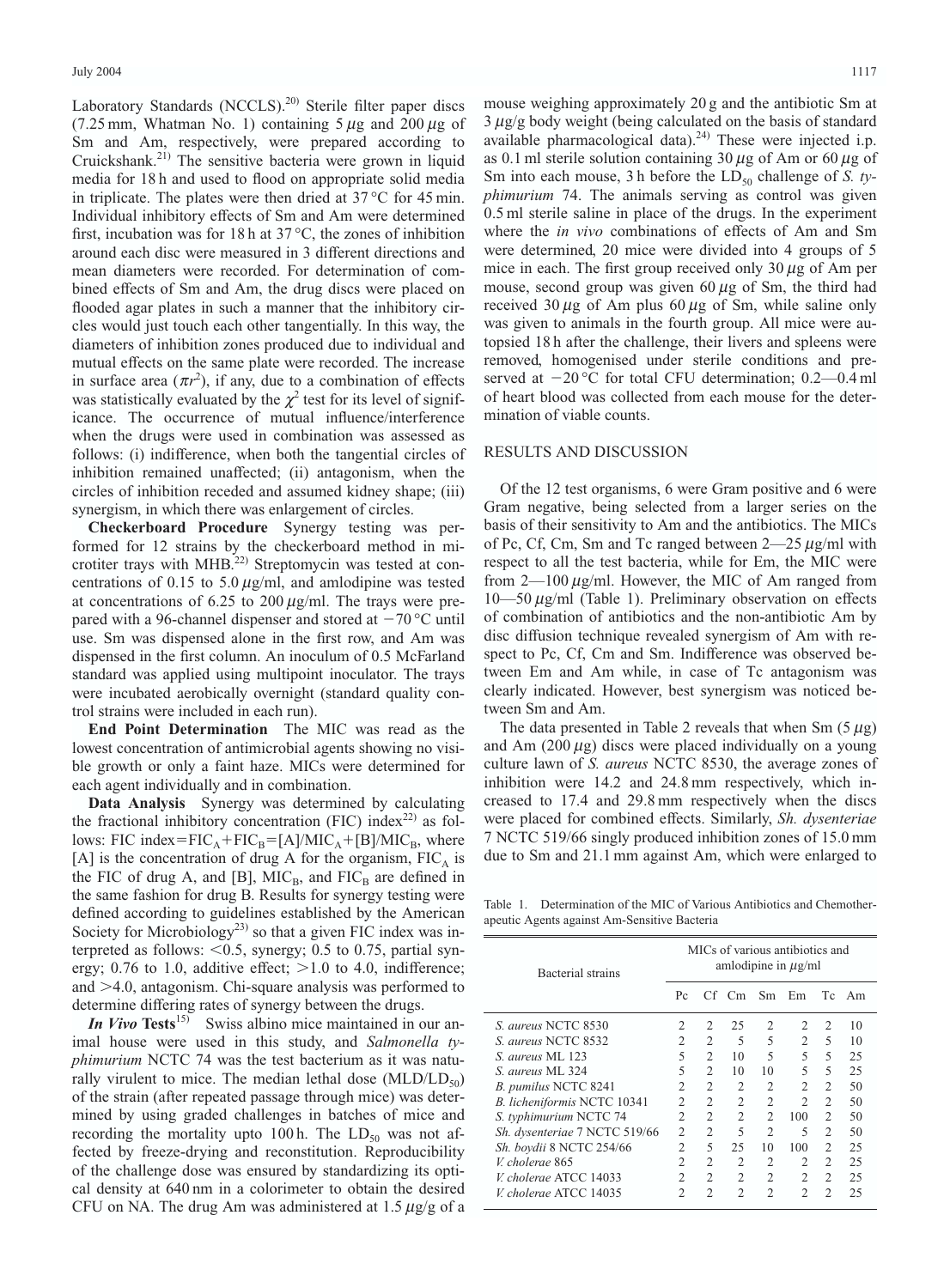### Table 2. Synergism between Sm and Am by Disc Diffusion Test

|                               | Diameter of the inhibition zone in mm |          |          |                          |                                               |          |  |
|-------------------------------|---------------------------------------|----------|----------|--------------------------|-----------------------------------------------|----------|--|
| Bacterial strains tested      | Single $(A)$ drug effect              |          |          | Combined (B) drug effect | Percentage increase on the basis of $\pi r^2$ |          |  |
|                               | $Sm^{a}$                              | $Am^{b}$ | $Sm^{a}$ | $Am^{b}$                 | $Sm^{a}$                                      | $Am^{b}$ |  |
| S. aureus NCTC 8530           | 14.2                                  | 24.8     | 17.4     | 29.8                     | 50.15                                         | 44.38    |  |
| S. aureus NCTC 8532           | 21.0                                  | 23.5     | 22.2     | 24.8                     | 11.75                                         | 11.37    |  |
| S. aureus ML 123              | 18.5                                  | 22.8     | 19.5     | 23.2                     | 11.10                                         | 7.26     |  |
| S. aureus ML 324              | 16.3                                  | 22.4     | 18.2     | 23.6                     | 24.67                                         | 11.0     |  |
| B. pumilus NCTC 8241          | 18.8                                  | 26.1     | 20.1     | 28.2                     | 14.30                                         | 16.74    |  |
| B. licheniformis NCTC 10341   | 18.6                                  | 21.6     | 20.4     | 23.2                     | 20.29                                         | 8.87     |  |
| S. typhimurium NCTC 74        | 24.8                                  | 22.2     | 26.2     | 24.2                     | 11.60                                         | 18.83    |  |
| Sh. dysenteriae 7 NCTC 519/66 | 15.0                                  | 21.1     | 22.0     | 25.2                     | 115.11                                        | 42.63    |  |
| Sh. boydii 8 NCTC 254/66      | 16.4                                  | 22.7     | 18.8     | 24.4                     | 31.41                                         | 13.65    |  |
| V. cholerae 865               | 20.2                                  | 20.0     | 21.0     | 22.0                     | 8.07                                          | 21.0     |  |
| V. cholerae ATCC 14033        | 24.6                                  | 18.8     | 26.4     | 21.0                     | 15.17                                         | 24.77    |  |
| V. cholerae ATCC 14035        | 18.3                                  | 20.4     | 19.4     | 21.7                     | 12.38                                         | 13.5     |  |

Sm, streptomycin; Am, amlodipine besylate. *a*) 5 µg of the drug/disc. *b*) 200 µg of the drug/disc. Mean surface area of the inhibition zone (mm<sup>2</sup>) was calculated as  $\pi r^2$  on the basis of their mean diameter  $(2r)$  and % increase was calculated as  $(B-A)/A \times 100$ , which was highly significant  $(p<0.01)$ . The zones of inhibition formed singly with respect to Sm and Am and those formed multiply against the same compounds were larger in size. These were calculated statistically by determining Student's *t*-test based on the values of standard deviation and standard error obtained which showed the differences to be highly significant (*p*-0.01) with respect to all the test bacteria.

Table 3. FIC Index of Sm and Am Combinations against 12 Sensitive Bacteria

| Name of the organisms         | FIC index of Sm-Am |
|-------------------------------|--------------------|
| S. aureus NCTC 8530           | 0.50               |
| S. aureus NCTC 8532           | 0.50               |
| S aureus ML 123               | 0.63               |
| S. aureus ML 324              | 0.56               |
| B. pumilus NCTC 8241          | 0.38               |
| B. licheniformis NCTC 10341   | 0.50               |
| S. typhimurium NCTC 74        | 0.50               |
| Sh. dysenteriae 7 NCTC 519/66 | 0.28               |
| Sh. boydii 8 NCTC 254/66      | 0.38               |
| V. cholerae 865               | 0.75               |
| V. cholerae ATCC 14033        | 0.56               |
| V. cholerae ATCC 14035        | 0.63               |

22.0 mm, and 25.2 mm respectively, in combined test. The drugs in combination also showed synergistic activity for the remaining bacteria (Table 2). The synergism observed between Sm and Am in terms of % increase in the size of their inhibition zones was assessed for their level of significance for both the agents. The activity of Sm was 11.10 to 50.15% higher in respect to Gram positive ones in comparison with their individual effects. Similarly, the activity of Am was 7.26 to 44.38% in case of Gram positive bacteria and 13.5 to 42.63% higher in Gram negative ones when compared with their individual effects. The % increase in surface area with respect to all the test bacteria was found to be statistically significant.

The inhibitory concentrations of Sm singly to all the strains tested ranged from 2 to  $10 \mu g/ml$  and those of Am were 10 to 50  $\mu$ g/ml, while in combination these became 0.31 to 1.25  $\mu$ g/ml to Sm and 6.25 to 25  $\mu$ g/ml for Am. The FIC index values ranged from 0.24 to 0.75 for the test bacterial strains. Synergism was observed with respect to *S. aureus* 8530, 8531, *B. pumilus* 8241, *B. licheniformis* 10341, *S. typhimurium* 74, *Sh. dysenteriae* 7 NCTC 519/66 and *Sh. boydii* 8 NCTC 254/66 with FIC values ranging from 0.24 to 0.5, while partial synergy were observed with respect to



Fig. 1. Synergistic Effect of Sm (5  $\mu$ g) and Am (200  $\mu$ g) on *Sh. dysenteriae* 7 NCTC 519/66 Individually (Top) and Combinedly (Below)



Fig. 2. Determination of FIC Index of  $Sm+Am$  Combination by Checkerboard Technique with Respect to *Shigella dysenteriae* 7 NCTC 519/66

other bacterial strains (0.5 to 0.75). However, best synergism could be observed for *Sh. dysenteriae* 7 with FIC index of 0.28 (Table 3; Figs. 1, 2).

The median lethal dose (or  $LD_{50}$ ) was determined for the strain *S. typhimurium* 74 based on the mortality ratio data and was found to be  $0.9\times10^9$  CFU/ml. The *in vivo* studies of blood and organ homogenates studies of 24 h normal mice belonging to the same stock yielded no *S. typhimurium* or other salmonellae. The combination of Sm and Am significantly reduced the CFU/ml counts of *S. typhimurium* in the organ homogenates of the mice 18 h after challenge. The data were analyzed statistically by employing Student's *t*-test and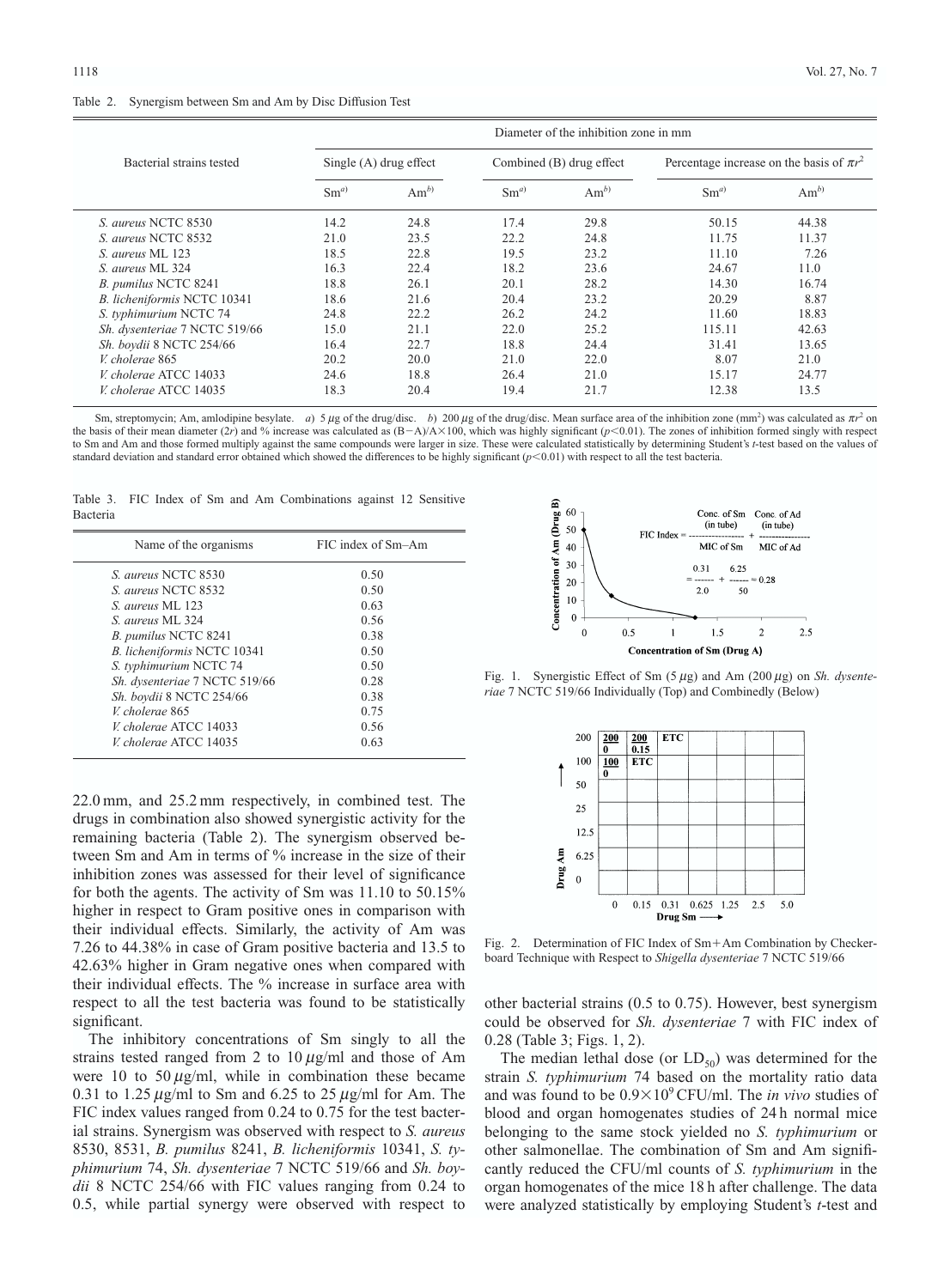|  | Table 4. CFU/ml of S. typhimurium NCTC 74 in Organ Homogenates and Blood Samples of Mice |  |
|--|------------------------------------------------------------------------------------------|--|
|  |                                                                                          |  |

| Time of sampling |                |                                                              |                                          |                                                                                                       | CFU/ml counts in                                                                                        |                                                                                                           |  |  |
|------------------|----------------|--------------------------------------------------------------|------------------------------------------|-------------------------------------------------------------------------------------------------------|---------------------------------------------------------------------------------------------------------|-----------------------------------------------------------------------------------------------------------|--|--|
|                  | Group          | Mouse No.                                                    | Drug/mouse                               | Heart blood                                                                                           | Liver                                                                                                   | Spleen                                                                                                    |  |  |
| 18 <sub>h</sub>  |                | $\frac{2}{3}$<br>$\overline{4}$<br>5                         | Am $30 \mu$ g                            | $2.0\times10^6$<br>$3.5 \times 10^{6}$<br>$1.8 \times 10^{5}$<br>$7.6\times10^5$<br>$8.5\times10^{5}$ | $2.5 \times 10^{6}$<br>$2.8 \times 10^{6}$<br>$9.0 \times 10^5$<br>$8.7\times10^5$<br>$9.5 \times 10^5$ | $1.5 \times 10^{6}$<br>$2.0 \times 10^6$<br>$8.5\times10^5$<br>$7.0\times10^5$<br>$7.5\times10^5$         |  |  |
| 18 <sub>h</sub>  | $\overline{2}$ | -1<br>$\frac{2}{3}$<br>$\overline{4}$<br>5                   | $\rm Sm 60 \mu g$                        | $8.0\times10^5$<br>$3.0\times10^6$<br>$9.5 \times 10^{5}$<br>$7.5\times10^{5}$<br>$6.8 \times 10^{5}$ | $7.6\times10^5$<br>$8.1\times10^5$<br>$2.4 \times 10^{6}$<br>$6.5 \times 10^{5}$<br>$7.5\times10^5$     | $2.2 \times 10^5$<br>$8.0\times10^5$<br>$4.5 \times 10^{5}$<br>$6.5 \times 10^{5}$<br>$5.8 \times 10^{5}$ |  |  |
| 18 <sub>h</sub>  | 3              | $\sqrt{2}$<br>$\sqrt{3}$<br>$\overline{4}$<br>$\overline{5}$ | Am $30 \mu$ g<br>$^{+}$<br>Sm $60 \mu$ g | $8.8\times10^3$<br>$3.5\times10^4$<br>$5.0 \times 10^{4}$<br>$2.6 \times 10^3$<br>$7.9\times10^3$     | $2.5 \times 10^{4}$<br>$3.8\times10^3$<br>$6.7 \times 10^{3}$<br>$7.8\times10^3$<br>$6.5 \times 10^{3}$ | $8.5\times10^3$<br>$9.5 \times 10^3$<br>$4.5 \times 10^{4}$<br>$4.0 \times 10^{4}$<br>$5.5 \times 10^{4}$ |  |  |
| 18 <sub>h</sub>  | $\overline{4}$ | 1<br>$\sqrt{2}$<br>$\mathfrak z$<br>$\overline{4}$<br>5      | Saline<br>(Control)                      | $6.5 \times 10^{7}$<br>$7.0\times10^7$<br>$7.5\times10^7$<br>$1.2 \times 10^8$<br>$4.8 \times 10^{7}$ | $4.5\times10^7$<br>$2.5 \times 10^{7}$<br>$1.1 \times 10^8$<br>$9.5 \times 10^6$<br>$5.0 \times 10^{7}$ | $1.2 \times 10^8$<br>$6.8 \times 10^{7}$<br>$4.5 \times 10^{7}$<br>$7.2\times10^7$<br>$2.1 \times 10^8$   |  |  |

The mice autopsied 18 h after the challenge, their blood samples collected and livers and spleens homogenised and checked for viable bacteria. The data were analyzed statistically employing Student's *t*-test and found to be significant; *p*-0.01 in Am/Sm and *p*-0.001 in Am plus Sm *versus* control.

was found to be significant;  $p < 0.01$  in Sm/Am and  $p < 0.001$ in  $Sm+Am$  versus control (Table 4).

The susceptibility profile or MICs are the primarily tools or information utilized by clinicians in selecting appropriate antimicrobial therapy for a particular infection. It is a standard to practice to use two agents to treat an infection caused by pathogens and the clinician's selection of antimicrobial agents is guided by the susceptibility results for the pathogens. Unfortunately, with the increased incidence of multidrug-resistant organisms, the clinician is often faced with only one agent (or one class of agents) that the pathogen is susceptible to (on the basis of the MICs) and monotherapy may be chosen, which might result in sub-optimal treatment of the infection and even treatment failure. Selecting only antibiotics to which the organism is interpreted as being susceptible and not those to which it is considered to be resistant by the MIC implies that the benefit of combination therapy (preferably synergism) is only obtained when the organism is susceptible to both agents.

We have been able to show enhancement and promotion of antimicrobial activities of the non-antibiotic Am in combination with the antibiotic Sm to both Gram positive and Gram negative bacteria. Quantitative estimation using percent increase in surface area of the individual inhibition zones compared with those produced by the combination showed a significant enhancement of activity. This *in vitro* activity was significant statistically. The checkerboard titration yielded significant synergy with respect to all the test organisms employed in this study. The checkerboard method is a relatively early test to perform; however, it is merely a gauge of inhibitory activity. The checkerboard method has been questioned as an appropriate technique by some investigators.<sup>25)</sup>

*In vivo* studies additionally indicated the synergistic activity of Sm with Am. It may be pointed out that the amount of Am required to inhibit the bacteria *in vitro* is considerably

greater than that required for Sm, however, the amount of Am required to protect an animal is much less than Sm. Since both these drugs have been used satisfactorily for a long time in clinical medicine for other purposes, their rather low toxicity and safety margins observed during human application are encouraging.

Evidence of antibacterial activity possessed by  $Am<sup>14</sup>$  and the synergistic response of such activity in combination shows that this non-antibiotic, like many other chemotherapeutics, *e.g.*, sulphonamides, nalidixic acid and nitrofurantoin independently and in suitable combinations, manifest a broader spectrum of activity by inhibiting both Gram positive and Gram negative organisms. Of the various classes of the pharmacological agents the phenothiazines, which contain tricyclic benzene rings possess moderate to powerful antimicrobial action.26) In amlodipine, one benzene ring is attached to another that may be considered as incomplete phenothiazine ring. Moreover, the presence of a halogen (chlorine) moiety may be playing a key role in conferring antimicrobial activity to this compound. Our results suggest that rates of synergy for Sm and Am for the test organisms in this study are comparable and it may be concluded therefore that such a synergistic combination of drugs, having the potentiality to act against a larger variety of bacteria, is expected to assist us in general battle against drug resistance and further serve as a potentially powerful tool to aid in selection of an appropriate antibiotic therapy.

**Acknowledgement** This research was supported by a grant from the All India Council for Technical Education (AICTE), New Delhi, India.

#### **REFERENCES**